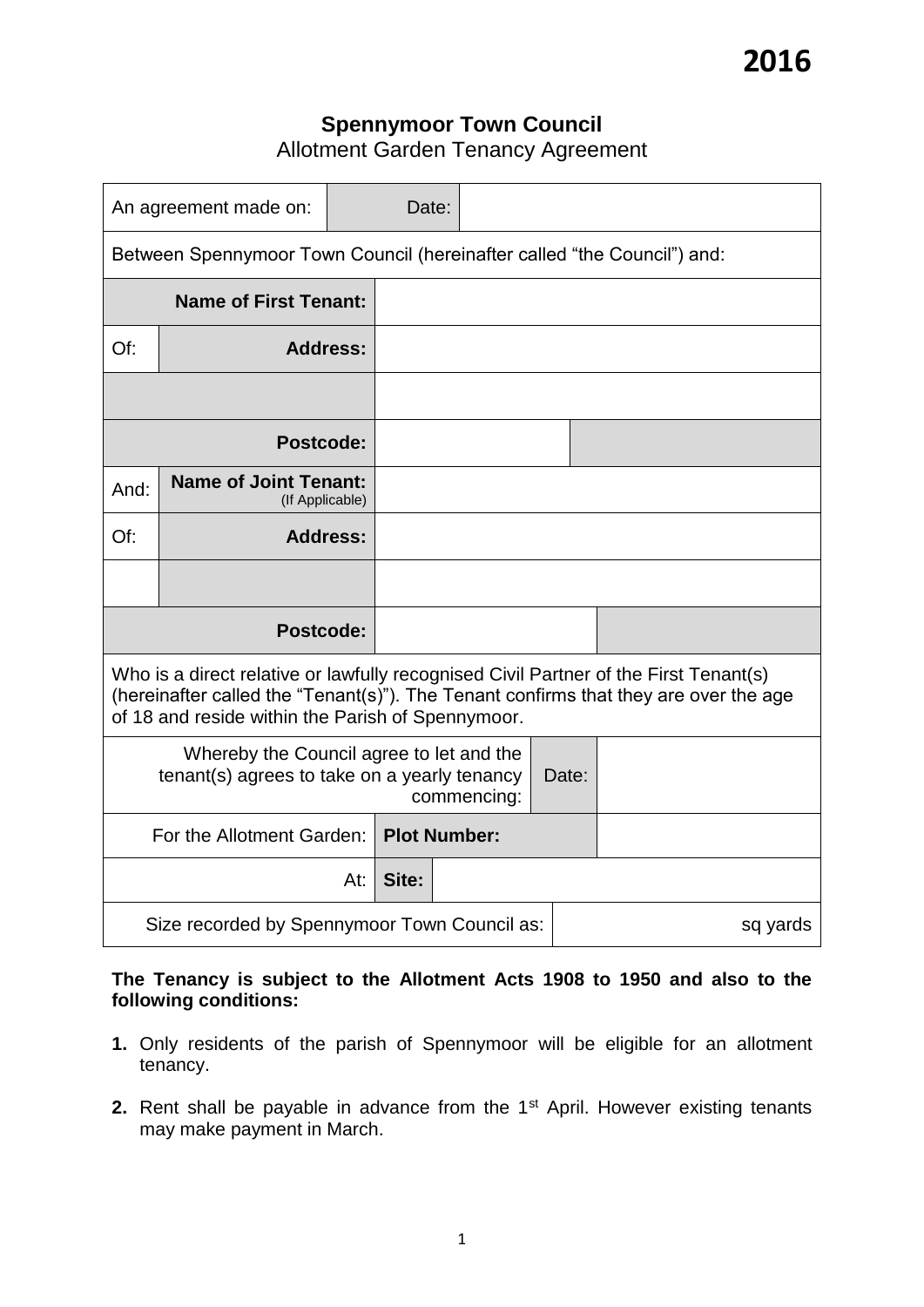- **3.** The rent shall be reviewed on each anniversary of the commencement date (1<sup>st</sup>) April 2016) of this Agreement and thereafter the rent shall be increased or decreased by such sum as the Town Council deem reasonable, taking into account average regional allotment rents.
- **4.** In the following circumstances the allotment tenancy may be brought to an end by the Council by re-entry (The Council reclaiming possession) after one month's written notice to quit being given to the tenant(s).
	- $i)$  If the rent is in arrear for not less than 40 days OR
	- ii) If the Tenant(s) is not duly observing the conditions of his/her tenancy.
	- iii) In the event of the tenant, wishing to appeal against any notice to quit the tenant must, within 7 days of receipt of the notice to quit, give written notice to the Town Clerk setting out their intention to Appeal and their written grounds of Appeal. The matter will then be considered by the Council's Appeals Committee.
- **5.** Any tenant who has been issued with a Notice to Quit will be ineligible for any other Allotment Garden owned by the Council within the Parish of Spennymoor
- **6.** The tenancy may also be terminated by the Council or the Tenant(s) by providing 12 months previous notice in writing expiring on or before  $6<sup>th</sup>$  day of April or on or after 29<sup>th</sup> day of September in any year.
- **7.** Should the Tenant(s) wish to terminate this tenancy then 1 month's written notice should be issued by the Town Council on the prescribed form.
- **8.** The Tenant(s) shall not underlet, assign or part with the possession of the Allotment Garden or any part thereof without the written consent of the Council.
- **9.** A mutually agreed swap of allotment tenancies by 2 bona fide allotments may take place subject to the application for a swap being made in writing to the Site Steward who will seek the approval or otherwise from the Town Council.
- **10.**The tenancy of the Allotment Garden shall terminate on the yearly rent day after the death of the Tenant and shall also terminate whenever the tenancy or right of occupation of the Council terminates. In the event of the unfortunate death of the tenant, in the case of a joint tenancy situation, the surviving joint tenant shall retain the tenancy.
- **11.**Joint Tenancy's will only be accepted where there is a family relationship or lawfully recognised civil partnership. A Joint Tenancy can only be entered into on a new tenancy. No Joint Tenant to be added after initial entry into the tenancy.
- **12.**If an existing Joint Tenant decides that he/she would like to obtain a garden of their own, they are to contact the Secretary/Steward of the site to place their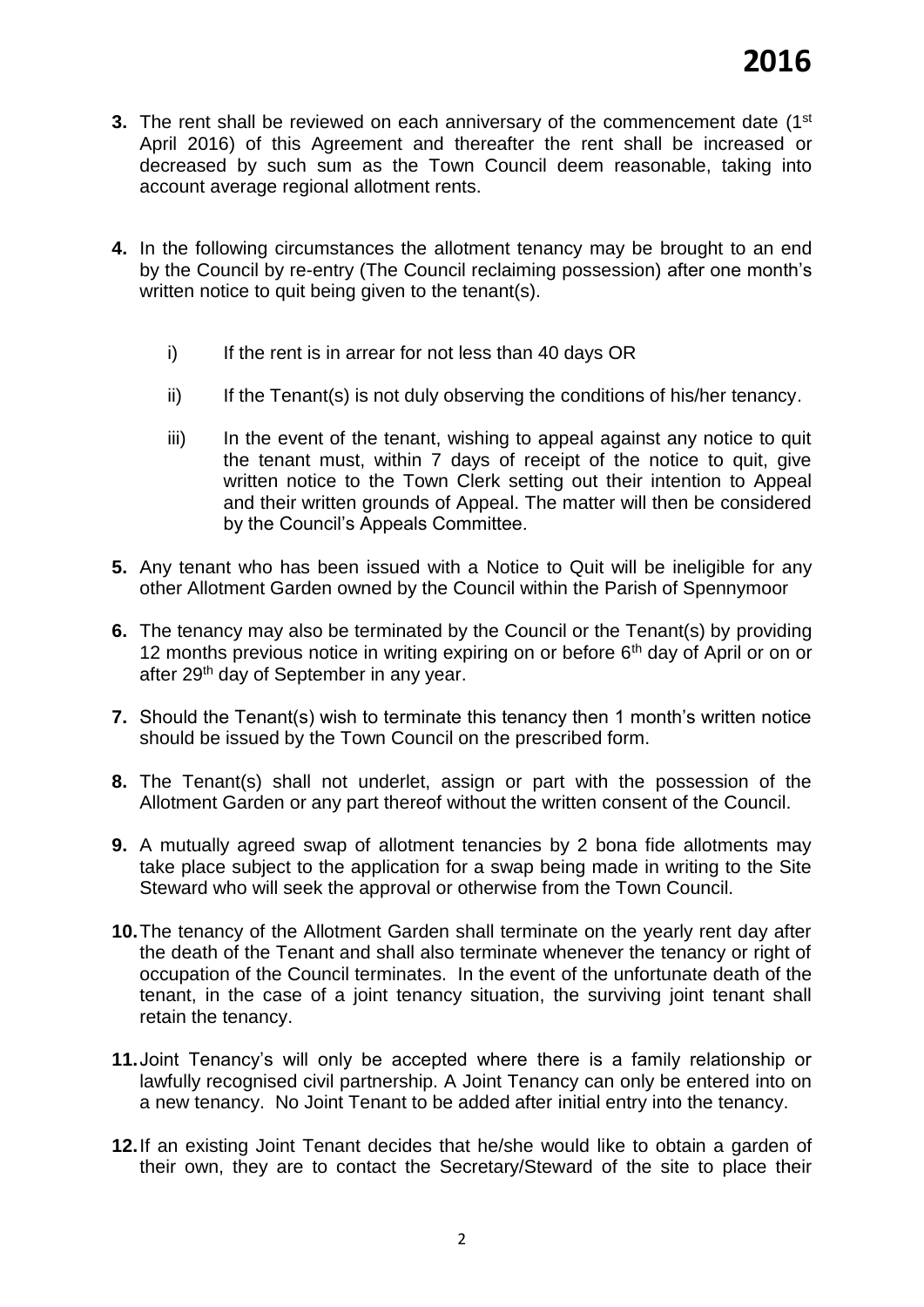name on the waiting list. When a garden is allocated, the original part of their Joint Tenancy ceases. Where one party leaves the Joint Tenancy, the remaining tenant is unable to allocate another Joint Tenant without the approval of the Town Council.

- **13.**All allotment rent be charged per sq. yard and paid directly to Spennymoor Town Council.
- **14.**Where the expression "the Tenant(s)" consists of more than one person the obligations on such persons shall be joint and several.

#### **Tenants Obligations**

- **15.**The Tenant(s) shall use the Allotment Garden as an allotment garden only (that is to say wholly or mainly for the production of garden flowers Lawn areas (not over 25% of the allotment), vegetable or fruit crops for consumption by the tenant(s) and her/his family) and for no other purpose.
- **16.**The Tenant(s) shall keep the Allotment soil free from substances that in the view of the Town Council are noxious contaminants, livestock carcasses, and weeds and in a good state of cultivation (at least 75% of the total area including polytunnels, greenhouses, raised beds and paths). The other 25% to be kept clean and tidy and weed free.
- **17.**No trees other than fruit trees & shrubs shall be grown on the Allotment Garden.
- **18.**The Tenant(s) shall not without the written consent of the Council, cut or prune any timber or other trees, or take, sell or carry away any mineral, sand or clay.
- **19.**The Tenant(s) shall not use synthetic carpet, or similar as weed suppressant unless they are recognised and approved by the horticultural Trade Industry.
- **20.**The Tenant(s) shall not keep any livestock (including cockerels) on the Allotment Garden except for rabbits and hens. Tenants taking up the tenancy agreement from 1 April 2016 who are existing Tenants and have authorised arrangements will be allowed to retain any authorised arrangements they have with the Town Council.
- **21.**The Tenant(s) shall not use the Allotment Garden for residential purposes.
- **22.**The Tenant(s) shall not operate or allow to be operated by any person any trade or business on the allotment garden or store scrap metal, building materials, logs, or UPVC material or any material or goods not linked directly to growing in an allotment.
- **23.**On all sites main gates to be locked on entering and leaving.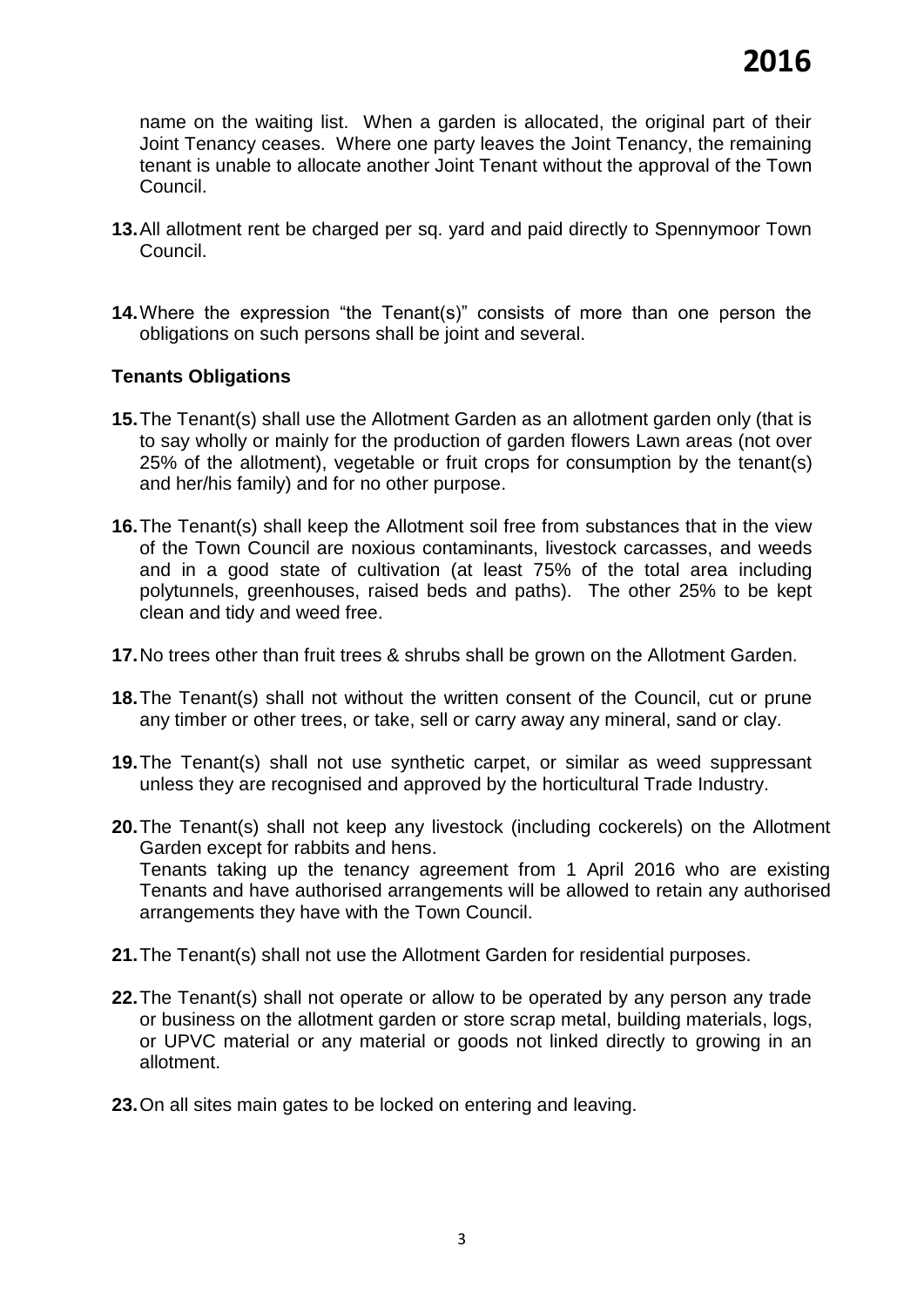- **24.** Tenant(s) are responsible for their guests while on the Allotment Garden and must be present with the guest on site, unless they have informed the allotment secretary in writing otherwise.
- **25.**The Tenant(s) shall not cause any nuisance or annoyance to the occupier of any other allotment garden or to occupiers of neighbouring properties, or obstruct any path set out by the Council for the use of the occupiers of the allotment gardens.
- **26.**The Council reserves the right not to grant an Allotment Tenancy where there is evidence of previous plot misuse or a history of enforcement action for such matters as non-payment of rent, causing a nuisance, violence, intimidation, or cultivation issue.
- **27.**The Tenant(s) shall keep every hedge that forms part of the inner boundary of the Allotment Garden properly cut and trimmed, keep all ditches properly cleansed, and maintained, and keep in repair all fences gates and sheds on the Allotment Garden. Internal fences must not exceed a height of 1 metre of solid structure with no more than 1 additional metre of see through mesh.
- **28.**The Tenant(s) shall not use any barbed wire for a fence adjoining any path set out by the Council for the use of the occupiers of the Allotment Gardens.
- **29.**Any duly authorised representative of the Council shall be entitled upon reasonable notice to enter at anytime and inspect the Allotment Garden.
- **30.**The Tenant(s) shall not lock any access gate between allotment gardens without the prior written permission of the Council to whom a copy of the key will be provided.
- **31.**All shared paths between the Allotment Garden and any neighbouring allotment garden shall be kept cut and clipped up to half their width by the Tenant(s) unless otherwise expressly provided for by the Council.
- *32.*The Tenant(s) shall not use any water supply, which may be made available for use by the Tenant(s) of allotment gardens, other than for filling butts and containers, prior to distributing their contents on the Allotment Garden. All sheds and poly-tunnels will be fitted with appropriate guttering to allow for water collection. The Tenant(s) accepts that water is an expensive commodity and agree that they will not leave hose pipes unattended. Sprinklers are not to be used in any circumstances whatsoever. If the tenant(s) in the opinion of the Town Council is felt to be wilfully or neglectfully wasting water this could result in the tenant(s) being issued with Notice to Quit. Excessive use of water on any site that cannot be attributed to an individual tenant(s) may result in the Town Council ceasing to provide water on a site.
- **33.**The Town Council reserves the right to remove any authorised tap without notice.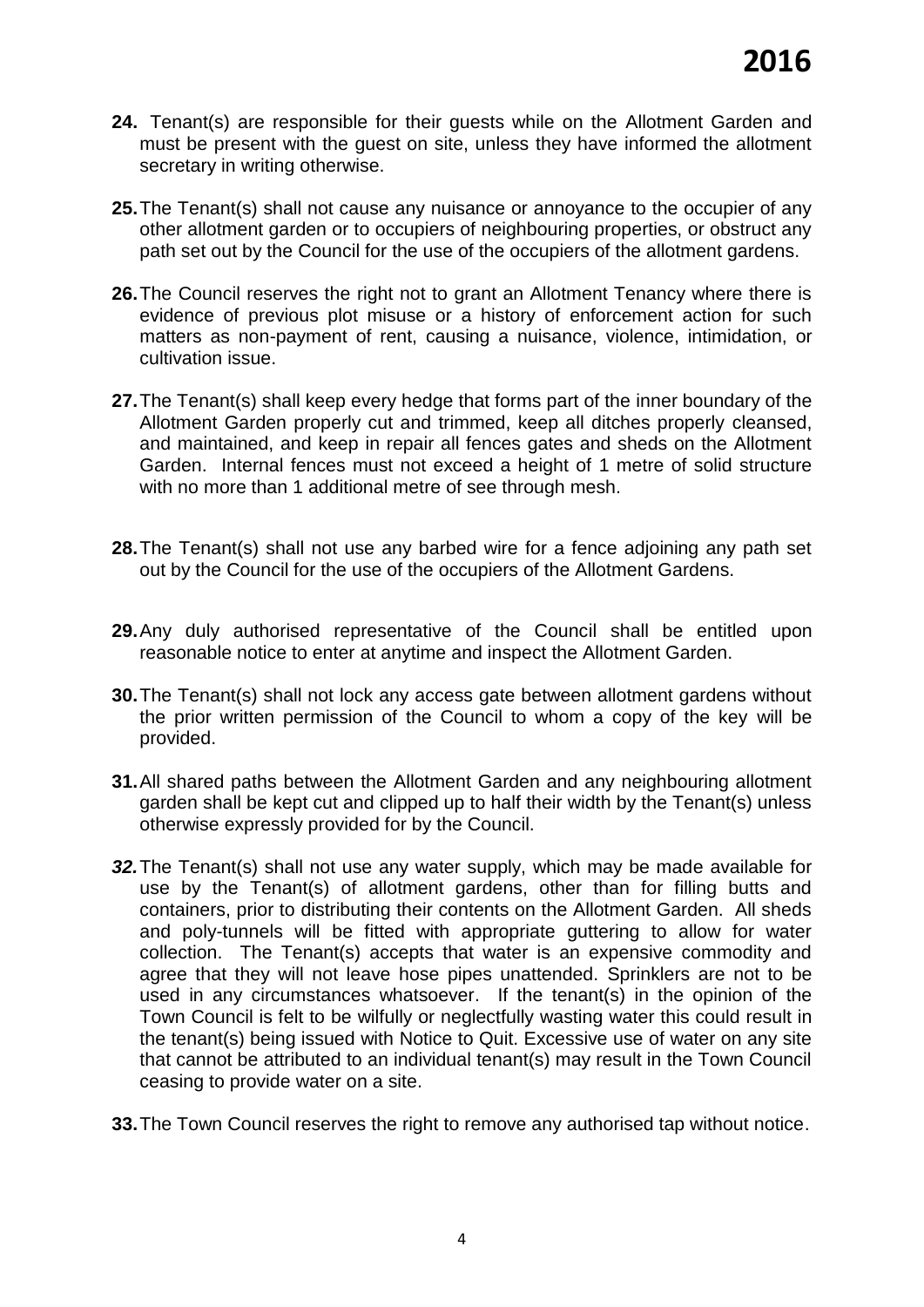- **34.**The Tenant(s) will not burn anything on the allotment save for horticultural waste only between 1<sup>st</sup> September and 1<sup>st</sup> May, with due regard to the prevailing wind direction and with due consideration to neighbouring gardens and properties. Burning of such waste is only permitted if it is within an appropriate container and not an open fire. All risks associated with any such fire are borne by the allotment holder who must be present throughout the duration of the fire.
- **35.**The Tenant(s) shall not without the written consent of the Council erect any building or structure on the Allotment Garden or cause to be parked thereon any vehicle, caravan or mobile home except as permitted by section 12 of the Allotments Act 1950.
- **36.**Application to erect, greenhouses sheds or polytunnels shall be submitted on the Town Council's prescribed form.
- **37.**No building of any greenhouse, shed or polytunnel will take place without approval of the Town Council given by an authorised officer on the prescribed form.
- **38.**Any buildings or permanent structures erected without the Council's permission will amount to a breach of this tenancy agreement and notice to quit may be issued. The cost of removing any such building or structure will be borne by the tenant.
- **39.**The Tenant(s) shall be responsible for the removal of any building or structure on or before the termination of the tenancy.
- **40.**The Tenant(s) shall be responsible for the removal of any building or structure on or before the termination of the tenancy. Failure to comply will result in a charge being made to the retiring tenant by Spennymoor Town Council for the removal/clearing of the plot, unless the new Tenant(s) wants to keep the buildings or structures, which then becomes the new Tenant(s) responsibility.

#### **Town Council Obligations**

- **41.**The Town Council are responsible for the maintenance of perimeter boundary fencing and hedgerows, where applicable.
- **42.**The Town Council will grant the tenant(s) the quiet use and enjoyment of their allotment garden provided that the tenant adheres to their obligations under this tenancy agreement.
- **43.**The Town Council will provide water for allotment use only on each site provided that the tenant(s) adhere to their obligations with regard to the use of water as set out in paragraph 32 of this tenancy agreement. In the event that the Town Council decide to withdraw the provision of water on a site under the provisions of paragraph 32 the Town Council will give 7 days' written notice to the tenant(s) by placing a notice of their intention on the main gate or notice board on the site.